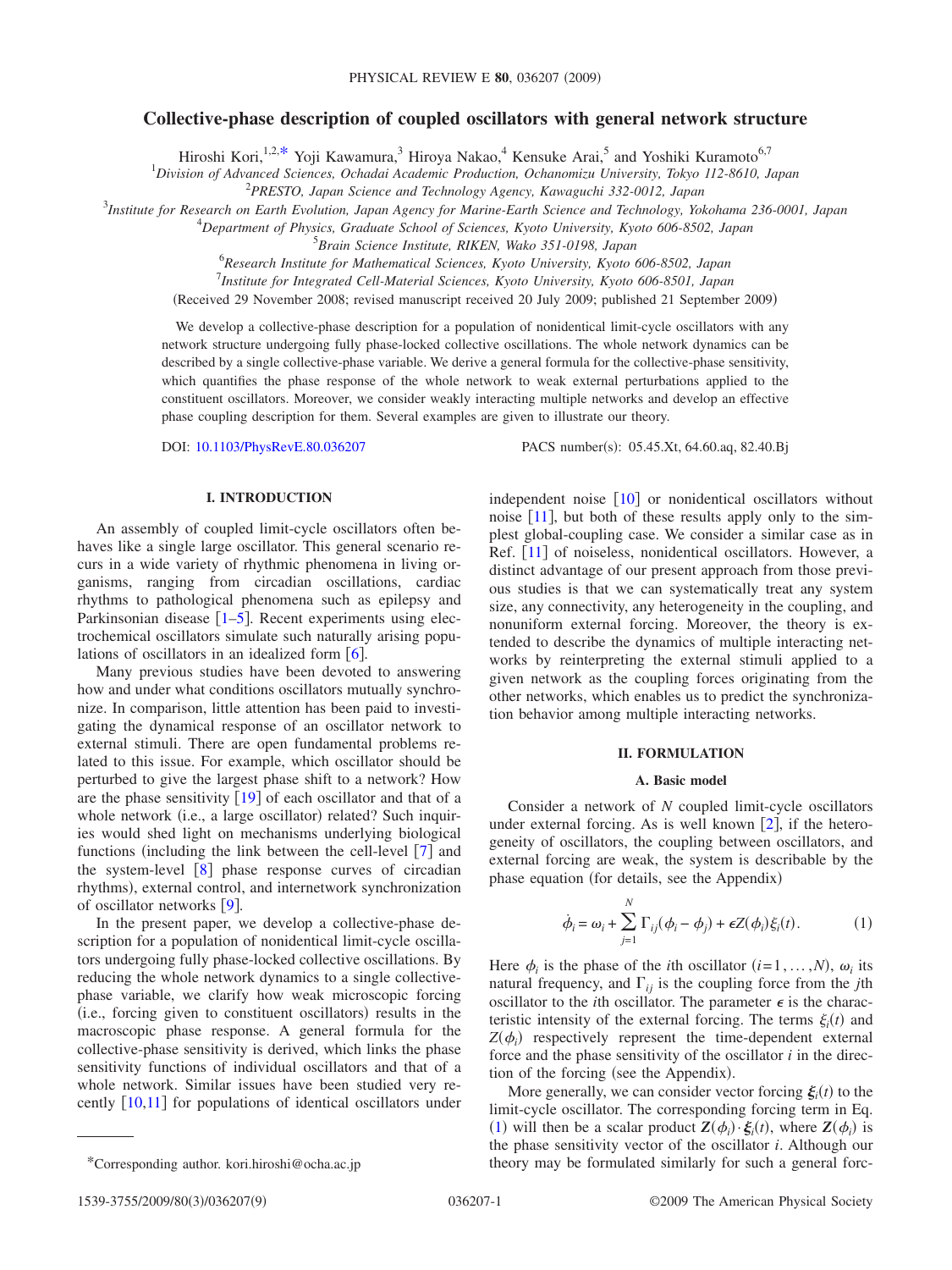ing term, we have assumed a simpler form as in Eq.  $(1)$  $(1)$  $(1)$  to avoid unnecessary complication.

# **B. Collective-phase description**

<span id="page-1-8"></span>Our aim is to establish the collective-phase description for Eq.  $(1)$  $(1)$  $(1)$ , i.e., to derive the dynamical equation for a suitably defined macroscopic variable that describes the response to external forcing. This is generally formulated under two basic assumptions. (i) In the absence of external forcing a stable periodic solution corresponding to a fully phaselocked state exists, and thus, the oscillator network behaves as a single large limit-cycle oscillator. (ii) The external force is even weaker than the coupling force, i.e.,  $\epsilon \ll 1$ , so that the synchronized state is almost unaltered under external forcing. Under these assumptions, the phase reduction method applicable to a weakly perturbed oscillator  $[2]$  $[2]$  $[2]$  can be applied once again to the oscillator network by treating the unper-turbed system, Eq. ([1](#page-0-1)) with  $\epsilon = 0$ , as a single limit-cycle oscillator.

For convenience, we begin by rewriting Eq.  $(1)$  $(1)$  $(1)$  in terms of the *N*-dimensional state vector  $X = (\phi_1, \phi_2, ..., \phi_N)^T$  as

$$
\dot{X} = F(X) + \epsilon p(X, t),\tag{2}
$$

<span id="page-1-2"></span>where  $F_i(X) = \omega_i + \sum_{j=1}^N \Gamma_{ij}(\phi_i - \phi_j)$  and  $p_i(X, t) = Z(\phi_i)\xi_i(t)$ . We first consider the unperturbed system  $(6=0)$ :

$$
\dot{X} = F(X). \tag{3}
$$

<span id="page-1-1"></span>A fully phase-locked solution  $X_0(t)$  represents the state in which all the oscillators have an identical, constant frequency  $\Omega$ . Thus,  $X_0(t)$  is found as a solution of  $F_i(X_0) = \Omega$ for all *i*. This solution is denoted by

$$
X_0(t) = (\Omega t + \phi_1^0, \Omega t + \phi_2^0, \dots, \Omega t + \phi_N^0)^{\mathrm{T}}, \tag{4}
$$

<span id="page-1-0"></span>where  $\phi_i^0$  is constant and represents the phase distribution of the fully phase-locked state. Note that Eq.  $(4)$  $(4)$  $(4)$  can be regarded as an *N*-dimensional limit-cycle solution.

We now define *the collective phase*  $\Theta(X)$  as a scalar field of *X* such that  $\Theta = \Omega$  identically holds in the unperturbed system ( $\epsilon = 0$ ). Note the identity

$$
\dot{\Theta} = \frac{d\Theta}{dX} \cdot \frac{dX}{dt}.
$$
 (5)

<span id="page-1-7"></span><span id="page-1-3"></span>This identity and Eq.  $(3)$  $(3)$  $(3)$  implies

$$
\frac{d\Theta}{dX} \cdot F(X) = \Omega.
$$
 (6)

For later convenience, we express the limit-cycle solution, Eq. ([4](#page-1-0)), as a function of  $\Theta$ :

$$
\boldsymbol{\chi}(\Theta) = (\Theta + \phi_1^0, \Theta + \phi_2^0, \dots, \Theta + \phi_N^0)^{\mathrm{T}},\tag{7}
$$

where we have set  $\Theta(t=0) = 0$  as the initial value of  $\Theta$ , which can be set arbitrarily.

The dynamical equation of  $\Theta$  for the perturbed system  $(\epsilon \neq 0)$  may be derived by substituting Eq. ([2](#page-1-2)) into the identity, Eq.  $(5)$  $(5)$  $(5)$ . We then obtain

$$
\dot{\Theta} = \Omega + \epsilon \frac{d\Theta}{dX} \cdot p(X, t). \tag{8}
$$

<span id="page-1-4"></span>To proceed further, notice that the second term in Eq.  $(8)$  $(8)$  $(8)$ may be evaluated at  $X = \chi(\Theta)$  to the lowest order in  $\epsilon$ . For convenience, we introduce the row vector *w*  $=(w_1, w_2, \dots, w_N) = (d\Theta/d\chi)^T$ . Then, Eq. ([8](#page-1-4)) reduces to  $\Theta$  $= \Omega + \epsilon \mathbf{w} \mathbf{p}(\boldsymbol{\chi}, t)$ , or

$$
\dot{\Theta} = \Omega + \epsilon \sum_{i=1}^{N} w_i Z(\Theta + \phi_i^0) \xi_i(t).
$$
 (9)

<span id="page-1-5"></span>This equation, which is free of the microscopic variables  $\phi_i$ , describes the response of the collective phase of the synchronized network. The effect of the forcing to the *i*th oscillator on the collective phase is weighted by  $w_i$ . We thus call  $w$  *the weight vector* henceforth. A larger overall phase response arises when an oscillator with larger  $w_i$  is forced  $[20]$  $[20]$  $[20]$ .

In what follows, we often consider uniform forcing, i.e.,  $\xi_i(t) = \xi(t)$  for all *i*. In such a case, Eq. ([9](#page-1-5)) is further reduced to

$$
\dot{\Theta} = \Omega + \epsilon \zeta(\Theta) \xi(t), \qquad (10)
$$

where  $\zeta(\Theta)$  is *the collective-phase sensitivity* defined for uniform forcing  $[10]$  $[10]$  $[10]$ ,

$$
\zeta(\Theta) = \sum_{i=1}^{N} w_i Z(\Theta + \phi_i^0). \tag{11}
$$

Generally speaking, the shape of  $\zeta(\Theta)$  deviates from that of  $Z(\phi)$  more significantly as the phases of the fully phaselocked state becomes more widely distributed.

Finally, we emphasize that the collective phase  $\Theta$  corresponds to various macroscopic phases that may be observed in experiments. For example, the phase  $\Psi(t)$  of the order parameter defined by  $Re^{i\Psi} \equiv N^{-1} \sum_{j=1}^{N} e^{i\phi_j}$  (where *R* and  $\Psi$  are real) approximately agrees with the collective phase  $\Theta(t)$ with some constant offset because  $\phi_j(t) \approx \Theta(t) + \phi_j^0$ . Similarly, other macroscopic phases may be employed to measure the collective-phase response.

#### **C. Weight vector**

<span id="page-1-9"></span>It is known that the phase gradient  $d\Theta/d\chi$  at the limitcycle orbit is actually the left zero eigenvector of the linearized system  $[2]$  $[2]$  $[2]$ . In our particular system it is easy to show that the weight vector  $w$  is the left zero eigenvector of the Jacobian of  $F(X_0)$ . Note that a similar proof is given in Refs.  $[12,13]$  $[12,13]$  $[12,13]$  $[12,13]$  for Malkin's theorem.

The linearized equation for Eq.  $(3)$  $(3)$  $(3)$  around the limit-cycle solution is given by

$$
\dot{x} = Lx, \tag{12}
$$

<span id="page-1-6"></span>where  $x \equiv X - X_0$  is a small perturbation and *L* is the Jacobian, elements of which are given by  $L_{ij} = \partial F_i(X_0) / \partial X_j$ , or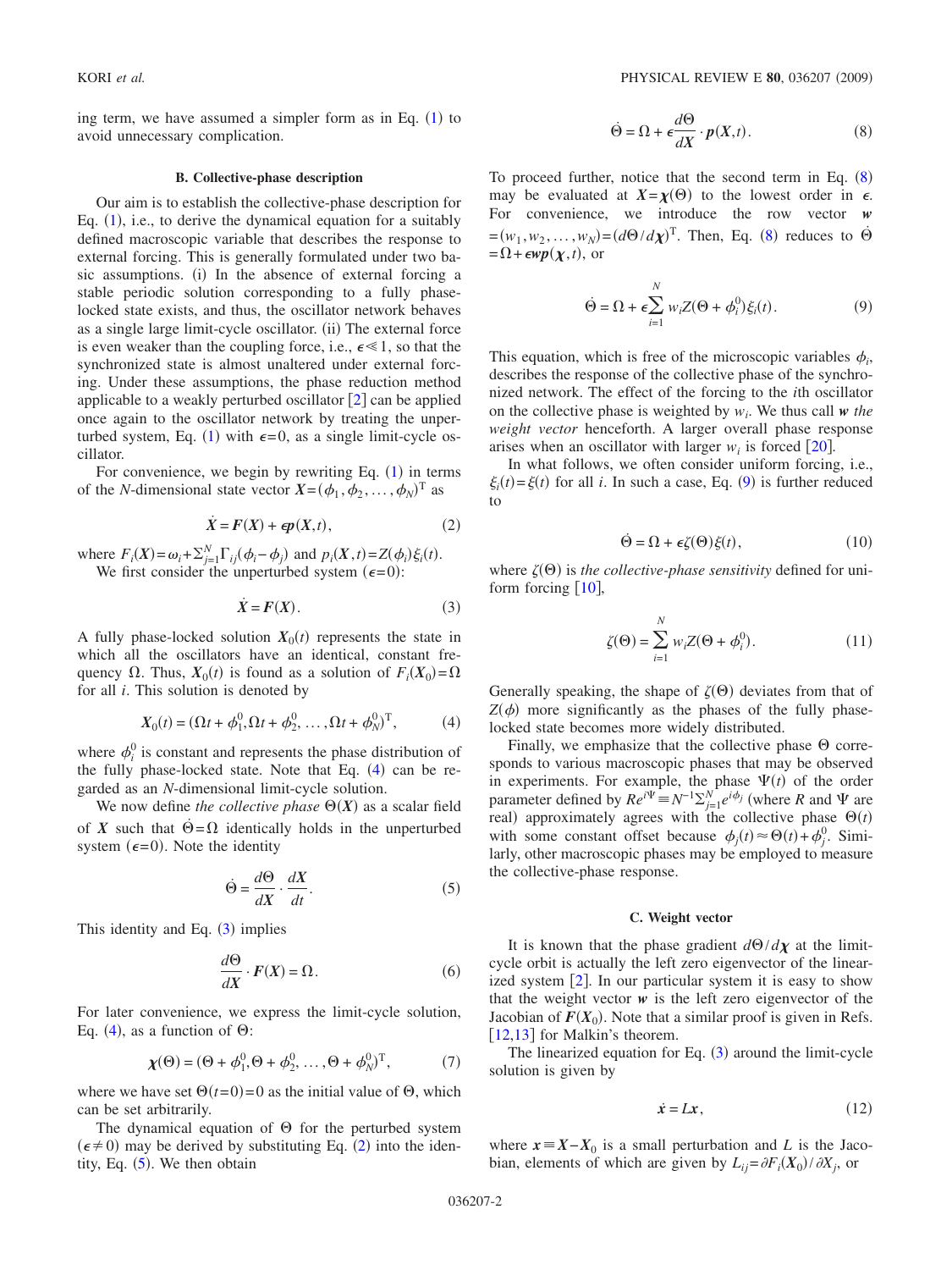<span id="page-2-3"></span>COLLECTIVE-PHASE DESCRIPTION OF COUPLED … PHYSICAL REVIEW E **80**, 036207 2009-

$$
L_{ij} = \delta_{ij} \sum_{k \neq i}^{N} \Gamma'_{ik} (\phi_i^0 - \phi_k^0) - (1 - \delta_{ij}) \Gamma'_{ij} (\phi_i^0 - \phi_j^0). \tag{13}
$$

Due to the symmetry of  $F(X)$  with respect to a global phase shift, the Jacobian *L* is a constant matrix, one eigenvalue of which equals zero with the corresponding right eigenvector given by  $U = (1, 1, \dots, 1)^T$ , i.e.,  $LU = 0$ . Because of the assumption of the stability of the fully locked state, the real parts of the other eigenvalues are all negative.

Now we prove that the weight vector is the left zero eigenvector of the Jacobian *L*,

$$
wL = 0,\t(14)
$$

<span id="page-2-1"></span><span id="page-2-0"></span>satisfying the normalization condition

$$
\sum_{i=1}^{N} w_i = 1.
$$
 (15)

Consider two trajectories  $X_0(t)$  and  $X(t)$ , each obeying the unperturbed dynamical equation, Eq. ([3](#page-1-1)). Let the trajectories  $X_0(t)$  and  $X(t)$  start from a point on the limit cycle and an arbitrary nearby point, respectively. We denote the difference by  $x(t) = X(t) - X_0(t)$ . All equations below are valid to the lowest order in  $\|\mathbf{x}\|$ . The difference  $\Delta \Theta = \Theta(X) - \Theta(X_0)$  in the collective phase between the two trajectories is given by

$$
\Delta \Theta = \frac{\partial \Theta}{\partial \chi} \cdot x = wx.
$$
 (16)

In the unperturbed system,  $\dot{\Theta}(X) = \dot{\Theta}(X_0) = \Omega$  holds so that  $\Delta\Theta$  is time independent. We thus obtain

$$
0 = \Delta \dot{\Theta} = w\dot{x} = wLx, \qquad (17)
$$

where we have used Eq.  $(12)$  $(12)$  $(12)$ . This equation holds for any small  $x$ . We may thus conclude that  $w$  is the left zero eigenvector of  $L$ , i.e., Eq.  $(14)$  $(14)$  $(14)$ . The normalization condition for *w* is required by Eq. ([6](#page-1-7)): for  $X = \chi$ , Eq. (6) implies  $\sum_{i=1}^{N} w_i \Omega$  $=$   $\Omega$ , or Eq. ([15](#page-2-1)). In Sec. [III,](#page-3-0) we provide convenient methods to calculate the weight vector *w* for a given *L* and some examples of *w*.

#### **D. Multiple interacting networks**

Next, we formulate the collective-phase description for multiple interacting networks of phase oscillators. We are concerned with the case in which external forcing is absent, while  $\epsilon \xi_i(t)$  in the last term in Eq. ([1](#page-0-1)) is interpreted as the coupling force coming from oscillators of other networks. For clarity, we first consider a simple system in which two identical networks composed of *N* oscillators, called group A and group B, are uniformly coupled (the extension to a more general case is given later). The dynamical equations for such a system are given by

<span id="page-2-4"></span>
$$
\dot{\phi}_i^{\mathbf{A}} = \omega_i + \sum_{j=1}^N \Gamma_{ij} (\phi_i^{\mathbf{A}} - \phi_j^{\mathbf{A}}) + \epsilon Z(\phi_i^{\mathbf{A}}) \xi(\{\phi_k^{\mathbf{B}}\}),
$$

$$
\dot{\phi}_i^{\text{B}} = \omega_i + \sum_{j=1}^{N} \Gamma_{ij} (\phi_i^{\text{B}} - \phi_j^{\text{B}}) + \epsilon Z (\phi_i^{\text{B}}) \xi (\{\phi_k^{\text{A}}\}), \qquad (18)
$$

where  $\phi_i^X$  is the phase of the *i*th oscillator in group X (X  $A = A$ , B), and  $\xi({\phi_k^X})$  denotes a function of  $\phi_1^X$ ,  $\phi_2^X$ , ...,  $\phi_N^X$ which represents the uniform coupling force coming from group X. Denoting the collective phases of the respective groups by  $\Theta_A$  and  $\Theta_B$ , we obtain the resulting phase equation in the form

$$
\dot{\Theta}_{A} = \Omega + \epsilon \zeta(\Theta_{A}) \xi(\Theta_{B}),
$$
  

$$
\dot{\Theta}_{B} = \Omega + \epsilon \zeta(\Theta_{B}) \xi(\Theta_{A}),
$$
 (19)

<span id="page-2-2"></span>where  $\xi(\Theta_X) = \xi(\{\Theta_X + \phi_k^0\})$ . To the lowest order in  $\epsilon$ , we may time average the coupling terms in Eq.  $(19)$  $(19)$  $(19)$  over the common period  $2\pi/\Omega$  (or, we may adopt a near-identity transformation, as done in the Appendix, to get the same result). We perform the averaging as

<span id="page-2-5"></span>
$$
\gamma(\Theta_A - \Theta_B) = \frac{1}{2\pi} \int_0^{2\pi} \zeta(\lambda + \Theta_A) \xi(\lambda + \Theta_B) d\lambda, \quad (20)
$$

where  $\gamma$  rather than  $\Gamma$  has been used to indicate that this coupling function acts between the groups. In this way, we succeeded in deriving the collective-phase equation in the simple form

$$
\dot{\Theta}_{A} = \Omega + \epsilon \gamma (\Theta_{A} - \Theta_{B}),
$$
  

$$
\dot{\Theta}_{B} = \Omega + \epsilon \gamma (\Theta_{B} - \Theta_{A}).
$$
 (21)

It is straightforward to extend this description to a system of *M* multiple networks. We allow that the networks are nonidentical and the coupling force is nonuniform (i.e., *i* dependent). The dynamical equation for group  $X$  ( $X=1,...,M$ ) is given by

$$
\dot{\phi}_i^X = \omega_i^X + \sum_{j=1}^{N_X} \Gamma_{ij}^X (\phi_i^X - \phi_j^X) + \epsilon Z(\phi_i^X) \sum_{Y=1}^{M} \xi_i^{XY} (\{\phi_k^Y\}),
$$
\n(22)

where  $N_X$  is the number of oscillators in group X,  $\Gamma_{ij}^X$  is the intragroup coupling inside group X, and  $\xi_i^{XY}$  is the intergroup coupling from oscillators in group Y to the *i*th oscillator in group X. The corresponding collective-phase equation is given by

$$
\dot{\Theta}_{X} = \Omega_{X} + \epsilon \sum_{Y=1}^{M} \gamma_{XY} (\Theta_{X} - \Theta_{Y}), \qquad (23)
$$

$$
\gamma_{XY}(\Theta_X - \Theta_Y) = \frac{1}{2\pi} \int_0^{2\pi} \sum_{i=1}^{N_X} w_i^X Z(\Theta_X + \phi_i^{X0} + \lambda)
$$

$$
\times \xi_i^{XY}(\Theta_Y + \lambda) d\lambda, \qquad (24)
$$

where  $\Omega_X$ ,  $\phi_i^{X0}$ , and  $w_i^X$  are, respectively, the collective frequency, the locking phase, and the weight vector defined for group X.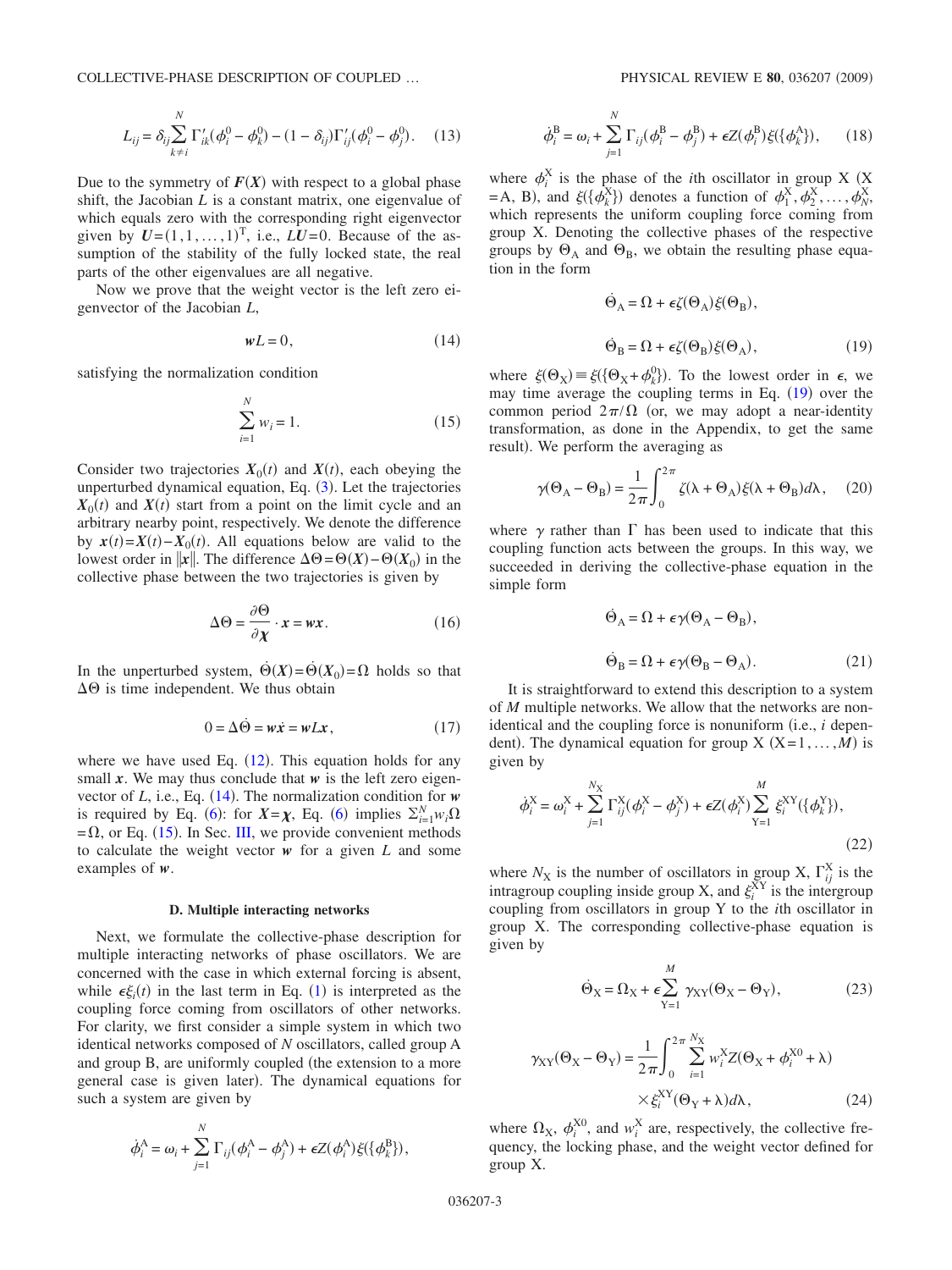#### **III. CALCULATION OF THE WEIGHT VECTOR**

<span id="page-3-0"></span>We have found in Sec.  $\mathbf{I} \mathbf{I} \mathbf{B}$  that a key quantity linking microscopic and macroscopic dynamics is the weight vector *w*, and shown in Sec. [II C](#page-1-9) that it is the left zero eigenvector of the Jacobian *L*. In this section, we provide both analytic and numerical methods to calculate the weight vector for a given *L*. Also, several examples of the weight vector are given.

#### **A. Algebraic method**

An algebraic expression for the left zero eigenvector of the Laplacian matrix is known  $[14]$  $[14]$  $[14]$ . This expression holds for any matrix *L* satisfying  $\sum_{j=1}^{N} L_{ij} = 0$  as shown below. We define the  $(i, j)$  cofactor of  $L$  as

$$
D(i,j) \equiv (-1)^{i+j} \det L(i,j), \tag{25}
$$

<span id="page-3-1"></span>where the matrix  $L(i, j)$  is  $L$  with the *i*th row and *j*th column removed. We also define the matrix  $L(i)$  as  $L$  with the *i*th row removed and express it as a series of column vectors,  $L(i)$  $=[l_1, l_2, \ldots, l_N]$ . Then, using the relation  $\Sigma_{j=1}^N L_{ij}=0$ , or  $l_1$  $+**l**<sub>2</sub>+···+**l**<sub>N</sub>=0$ , we obtain

$$
\det L(i,1) = \det [I_2, I_3, \dots, I_N] = \det [I_2 + I_3 + \dots + I_N, I_3, \dots, I_N]
$$

$$
= det[-l1,l3,...,lN] = - det L(i,2).
$$
 (26)

Similarly, one may show  $(-1)$  det  $L(i, 1) = (-1)^j$  det  $L(i, j)$ . Combining this fact and definition  $(25)$  $(25)$  $(25)$ , we find that  $D(i, j)$  is *j* independent, or

$$
D(i,1) = D(i,2) = \dots = D(i,N). \tag{27}
$$

<span id="page-3-2"></span>Now we define the row vector  $m = (m_1, \ldots, m_N)$  where

$$
m_i = D(i,i) = \det L(i,i).
$$
 (28)

Then, *m* is the left zero eigenvector of *L* because

$$
\sum_{i=1}^{N} m_i L_{ij} = m_1 L_{1,j} + \dots + m_N L_{N,j}
$$
  
=  $L_{1,j} D(1,j) + \dots + L_{N,j} D(N,j)$   
= det  $L = 0$ , (29)

<span id="page-3-4"></span>where we have used the cofactor expansion and the fact that one eigenvalue of *L* is zero. Finally, combined with the normalization condition, we find an algebraic expression of the weight vector given by

$$
w_i = \frac{m_i}{N}, \quad m_i = \det L(i, i). \tag{30}
$$

$$
\sum_{j=1}^{N} m_j
$$

Note that in Eq. ([28](#page-3-2)) it is also possible to define  $m_i$  by  $D(i, j)$ with any *j*. We chose  $m_i = D(i, i)$  because it has the simplest form [see Eq.  $(25)$  $(25)$  $(25)$ ].

#### **B. Numerical method**

Although the algebraic expression is useful for the analytic calculation, this is not suitable for numerical calculation



<span id="page-3-3"></span>FIG. 1. Examples of the weight vector in identical oscillators. Using Eq. ([30](#page-3-4)), we find (a)  $w_1 : w_2 = 1 : \kappa$  and (b)  $w_1 : w_2 : w_3 : w_4$  $=2:4:3:1$ .

<span id="page-3-5"></span>because of its large numerical cost. Instead, the following dynamical equation is useful:

$$
\dot{u}_j(t) = \sum_{i=1}^{N} u_i L_{ij}.
$$
\n(31)

By the assumption of the stability of the fully phase-locked solution, the real parts of all the eigenvalues of *L* are negative except for a zero eigenvalue. Thus, starting from a general initial condition, the vector  $u = (u_1, u_2, \dots, u_N)$  asymptotically converges to the left zero eigenvector of *L*. Thus, taking into account the normalization condition, the weight vector is obtained as

$$
w_i = \frac{u_i}{\sum_{j=1}^{N} u_j}.
$$
\n(32)

<span id="page-3-6"></span>Note that when the network is undirected and the coupling function  $\Gamma_{ij}(\phi)$  is an odd function for all *i* and *j*, *L* is symmetric and  $w_i$  is trivially  $1/N$  for all *i*. This is the case even for networks with strongly heterogeneous connectivity including scale-free networks  $[15]$  $[15]$  $[15]$ . Except for such a special case, *L* is usually asymmetric and *w* is heterogeneous.

#### **C. Example I: networks of identical oscillators**

We consider a network of identical oscillators with homogeneous coupling, whose evolution is given by

$$
\dot{\phi}_i = \omega + \sum_{j=1}^{N} A_{ij} \Gamma(\phi_i - \phi_j), \qquad (33)
$$

where *A* is the adjacency matrix describing the connectivity, which is generally asymmetric and weighted. We further assume that  $\Gamma(0)=0$  and  $\Gamma'(0) < 0$ , which is often the case in diffusively coupled oscillator networks  $[2]$  $[2]$  $[2]$ . In such a network, the phase synchronized solution,  $\phi_i = \phi_i$  for all *i* and *j*, always exists and we assume its stability. By going into a rotating frame and rescaling *t*, we put  $\omega = 0$  and  $\Gamma'(0) = -1$ without loss of generality. Then, Eq.  $(13)$  $(13)$  $(13)$  reduces to a network Laplacian generalized for asymmetric and weighted networks given by

$$
L_{ij} = \begin{cases} A_{ij} & \text{for } j \neq i, \\ -\sum_{j \neq i} A_{ij} & \text{for } j = i. \end{cases}
$$
 (34)

We illustrate the weight vector using two small networks shown in Fig. [1.](#page-3-3) In both cases, the weight vector can be easily calculated via the algebraic expression, Eq. ([30](#page-3-4)). Fig-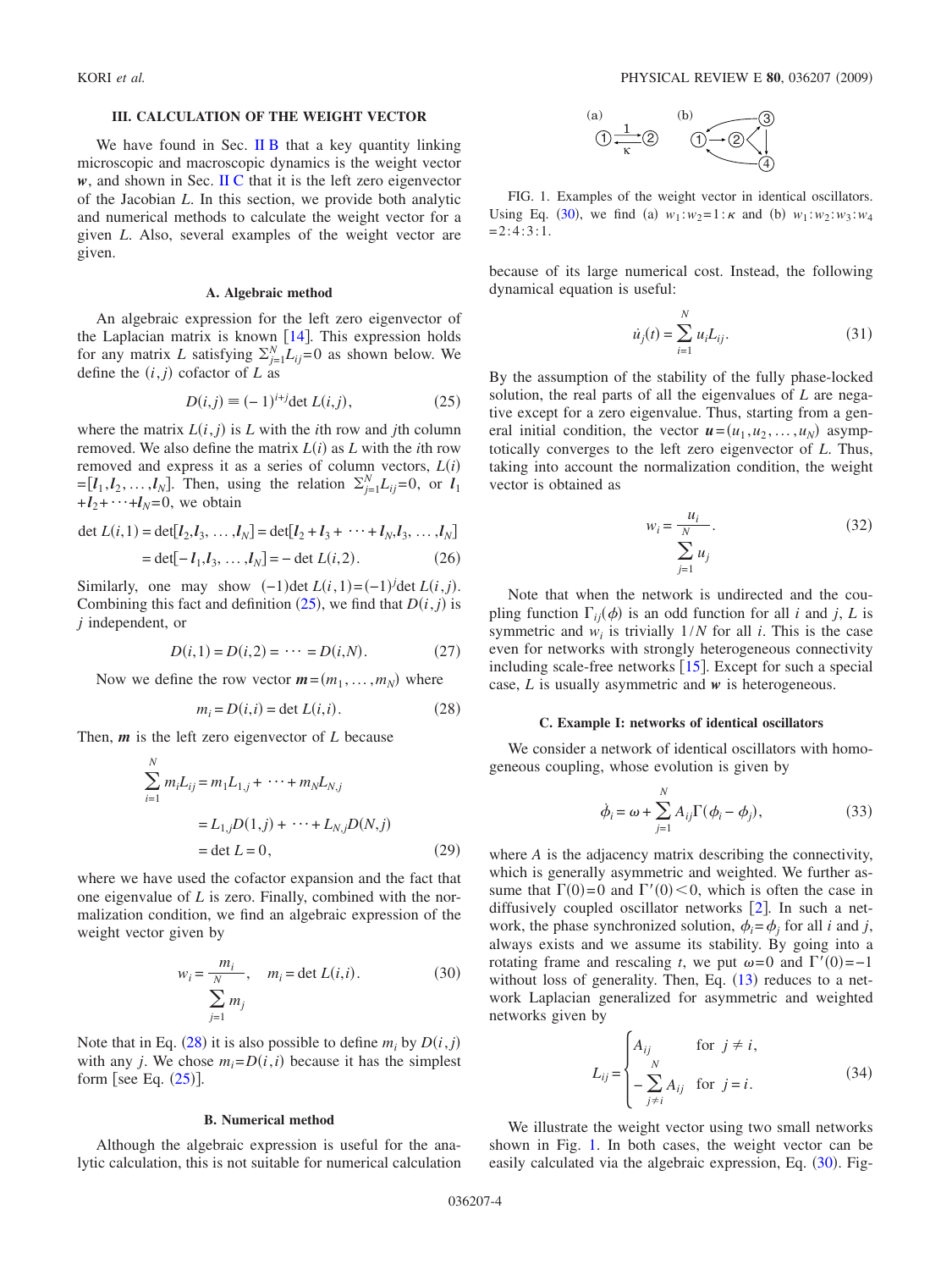ure  $1(a)$  $1(a)$  is a weighted network. The corresponding Laplacian is

$$
L = \begin{pmatrix} -\kappa & \kappa \\ 1 & -1 \end{pmatrix}.
$$
 (35)

The weight vector is  $w = (1, \kappa) / (1 + \kappa)$ , being a simple reflection of the connection weights. Figure  $1(b)$  $1(b)$  is a directed unweighted network. The corresponding Laplacian is

$$
L = \begin{pmatrix} -2 & 0 & 1 & 1 \\ 1 & -1 & 0 & 0 \\ 0 & 1 & -1 & 0 \\ 0 & 1 & 1 & -2 \end{pmatrix},
$$
 (36)

and we find  $w = (2, 4, 3, 1) / 10$ . Here, it is worth noticing that  $w_2 > w_3$ ; i.e., oscillator 2 is more influential than oscillator 3, although they have locally the same topological properties: one inward and two outward connections. In general, the weight vector depends on the global topology.

#### **D. Example II: globally coupled nonidentical oscillators**

We next consider globally coupled nonidentical oscillators

$$
\dot{\phi}_i = \omega_i + \frac{K}{N} \sum_{j=1}^{N} \sin(\phi_j - \phi_i + \alpha), \tag{37}
$$

where  $K>0$  is the coupling strength and  $\alpha$  is a parameter of the coupling function. For simplicity, we assume the attracting coupling,  $-\pi/2 < \alpha < \pi/2$ , implying that the oscillators tend to synchronize in phase when the oscillators are identical, i.e.,  $\omega_i = \omega$ . Such a coupling function appears in various coupled oscillator systems  $\lceil 2,6,16 \rceil$  $\lceil 2,6,16 \rceil$  $\lceil 2,6,16 \rceil$  $\lceil 2,6,16 \rceil$  $\lceil 2,6,16 \rceil$ . Below we consider two cases, (i)  $N=2$  and (ii)  $N=100$ .

(i)  $N=2$ . We put  $\omega_1 = 1$  and  $\omega_2 = 0$  without loss of generality. The phase-locked solution is given by

$$
\Delta \phi^0 \equiv \phi_1^0 - \phi_2^0 = \arcsin\left(\frac{1}{K\cos\alpha}\right),\tag{38}
$$

and  $\Omega = (K/2)[\sin(\Delta \phi^0 + \alpha) + \sin \alpha]$ . The stable solution exists in the region  $0 < \Delta \phi^0 < \pi/2$ . Because  $m_1 = L_{2,2}$  $=\Gamma'(-\Delta \phi^0) = -(K/2)\cos(\Delta \phi^0 + \alpha)$  and  $m_2 = L_{1,1} = \Gamma'(\Delta \phi^0)$  $= -(K/2)\cos(\Delta\phi^0 - \alpha)$ , we obtain

$$
w_1 = \frac{1 - \tan \Delta \phi^0 \tan \alpha}{2}, \quad w_2 = 1 - w_1. \tag{39}
$$

<span id="page-4-1"></span>Thus, for  $\alpha < 0$  ( $\alpha > 0$ ), the faster oscillator has a larger (smaller) weight, as displayed in Fig.  $1(a)$  $1(a)$ . Interestingly, either of the weights can take a negative value, which actually occurs when  $|\tan \Delta \phi^0 \tan \alpha| > 1$ . In such a situation, when a perturbation is given to an oscillator having negative weight, the perturbation instantaneously advances the phase of the oscillator but eventually results in the delay of the phases of both oscillators.

(ii)  $N=100$ . Natural frequency  $\omega_i$  is chosen randomly from the uniform distribution  $(-0.5, 0.5)$  and the oscillators are sorted according to the natural frequencies. A particular

<span id="page-4-0"></span>

FIG. 2. (Color online) Examples of the weight vector in globally coupled nonidentical oscillators. (a) The weights  $w_i$  for  $N=2$ , i.e., Eq. ([39](#page-4-1)), as a function of  $\alpha$  with fixed *K*=2. There is no phaselocked solution in the region of  $\alpha$  where the weights are absent. (b) The natural frequencies  $\omega_i$ , (c) the relative phases  $\phi_i^0 - \phi_{50}^0$  in a fully phase-locked state, and (d) the weights multiplied by the system size,  $Nw_i$ , for  $N=100$ ,  $K=1.5$ , and  $\alpha=0, \pm 0.7$ .

realization is presented in Fig.  $2(b)$  $2(b)$ . We fix  $K=1.5$  and consider three values of  $\alpha = 0, \pm 0.7$ , for which all the oscillators fully phase lock, with the phase distributions shown in Fig.  $2(c)$  $2(c)$ . Given a phase-locked solution, *w* can be numerically calculated by Eqs.  $(31)$  $(31)$  $(31)$  and  $(32)$  $(32)$  $(32)$ . The result is displayed in Fig. [2](#page-4-0)(d). Although the phase distributions for different  $\alpha$  are similar, the corresponding weight vectors differ considerably. For large  $|\alpha|$ , the weight vector is highly heterogeneous. For instance, there is about a 20-fold difference in the weights between the fastest and the slowest oscillators for  $\alpha = -0.7$ . Similar to the case of *N*=2, faster oscillators have larger (smaller) weights for  $\alpha < 0$  ( $\alpha > 0$ ). For  $\alpha = 0$ , the weight vector is homogeneous because the Jacobian *L* is symmetric.

# **IV. TWO COUPLED GROUPS OF LIMIT-CYCLE OSCILLATORS**

As a demonstration of our theory, we illustrate that the collective-phase sensitivity of a group of coupled limit-cycle oscillators varies with intragroup coupling strength. We then consider two groups of coupled oscillators with an additional intergroup coupling of fixed strength and show that a nontrivial qualitative change in the synchronization behavior *between* the groups occurs when the collective-phase sensitivity changes as a result of modifications to the intragroup coupling strength.

As schematically illustrated in Fig.  $3(a)$  $3(a)$ , we consider a pair of identical groups A and B, each of which consists of two coupled limit-cycle oscillators. We use the Hindmarsh-Rose model as the limit-cycle oscillator, a model originally proposed as a neural model. The system reads

<span id="page-4-2"></span>
$$
\dot{x}_i = 3x_i^2 - x_i^3 + y_i - \mu_i + \sum_{j=1}^4 D_{ij}x_j,
$$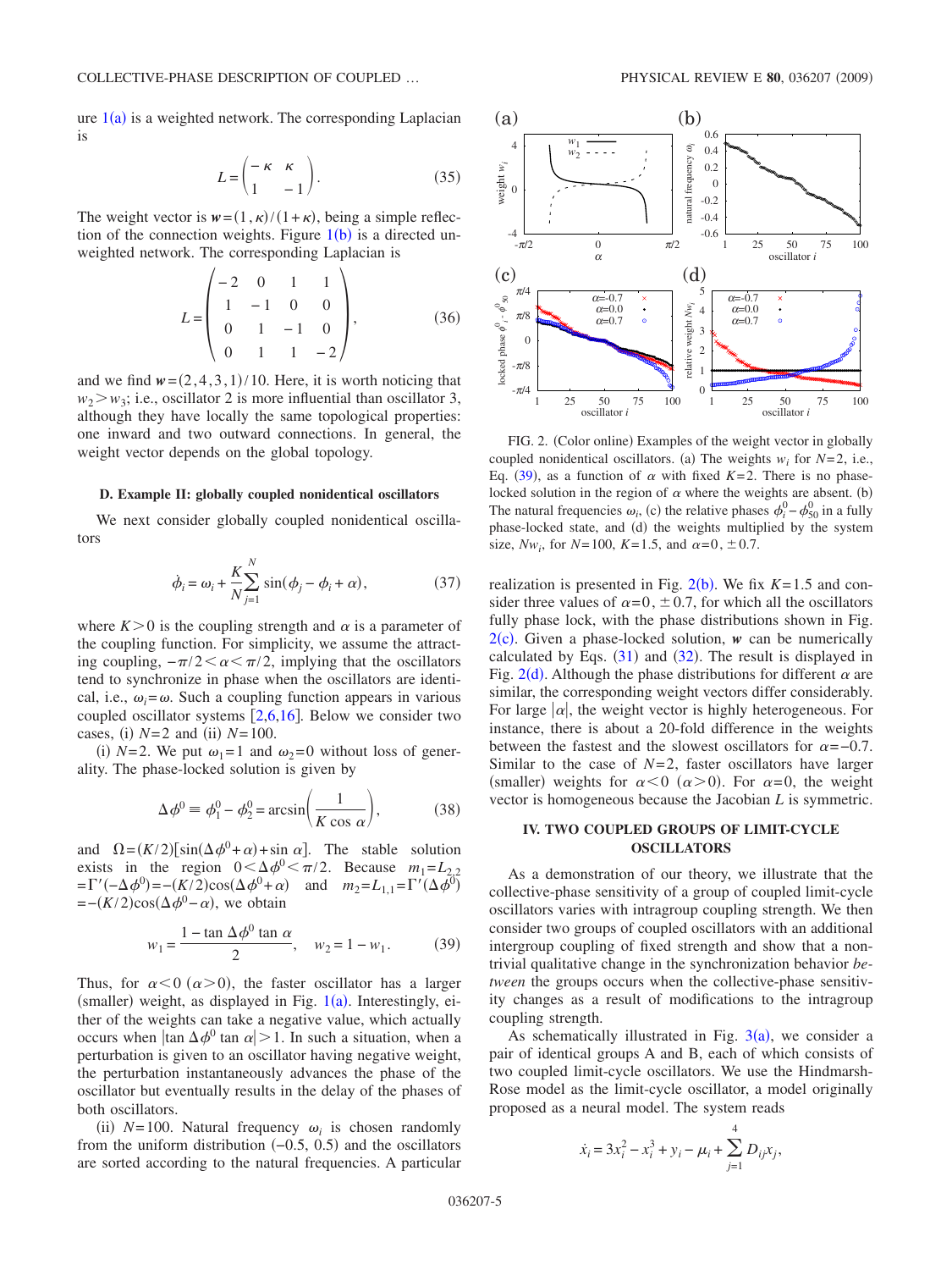<span id="page-5-0"></span>

FIG. 3. (Color online) Results for a network of limit-cycle oscillators. (a) Network structure under consideration. (b) Wave form  $x(\phi)$  and phase sensitivity  $Z(\phi)$  of an individual oscillator. (c) Antisymmetric part of the coupling function,  $\Gamma_a(\Delta \phi)$ . (d) Phase difference  $\Delta \phi^0$  between oscillators in each group. (e) Collective-phase sensitivity  $\zeta(\Theta)$  defined for uniform forcing. For *K*=0.007, 0.002, 0.0015,  $(w_1, w_2)$  is respectively about  $(1.35, -0.35)$ ,  $(2.87, -1.87)$ , and  $(2.89, -1.89)$ . (f) Antisymmetric part of the collective coupling function,  $\gamma_a(\Delta\Theta)$ . (g) Phase difference  $\Delta\Theta$  between the groups.

$$
\dot{y}_i = 1 - 5x_i^2 - y_i. \tag{40}
$$

Here, the coupling matrix *D* is given as  $D_{12,21,34,43} = K$ , *D*<sub>11,22,33,44</sub>=−*K*, *D*<sub>13,23,31,41</sub>=  $\epsilon$  with *K* and  $\epsilon$  being the coupling intensities for intragroups and intergroups, respectively. We assume  $1 \ge K \ge \epsilon = 1.0 \times 10^{-5}$ . We set  $\mu_1 = \mu_3 = -3.000$ and  $\mu_2 = \mu_4 = -3.001$ , corresponding to  $\omega_{1,3} \approx 1.804$  76,  $\omega_{2,4}$ ≈ 1.804 43, and thus  $\Delta \omega$ ≈ 3.3 × 10<sup>-4</sup>. The wave form *x*( $\phi$ ) and the phase sensitivity  $Z(\phi)$  of an isolated oscillator obtained numerically are shown in Fig.  $3(b)$  $3(b)$ .

The corresponding phase model is given by

$$
\dot{\phi}_{1,2} = \omega_{1,2} + K\Gamma(\phi_{1,2} - \phi_{2,1}) + \epsilon Z(\phi_{1,2})x(\phi_3),
$$
  

$$
\dot{\phi}_{3,4} = \omega_{3,4} + K\Gamma(\phi_{3,4} - \phi_{4,3}) + \epsilon Z(\phi_{3,4})x(\phi_1).
$$
 (41)

Here, the notation is slightly different from Eq. ([18](#page-2-4)):  $\phi_{1,2}^{A}$  and  $\phi_{1,2}^{B}$  are denoted by  $\phi_{1,2}$  and  $\phi_{3,4}$ , respectively. The coupling function  $\Gamma$  is calculated as

$$
\Gamma(\phi_1 - \phi_2) = \frac{1}{2\pi} \int_0^{2\pi} d\psi Z(\phi_1 + \psi) \{x(\phi_2 + \psi) - x(\phi_1 + \psi)\}.
$$
\n(42)

For convenience, we display  $\Gamma_a(\Delta \phi) = \Gamma(\Delta \phi) - \Gamma(-\Delta \phi)$  in Fig. [3](#page-5-0)(c). The phase difference  $\Delta \phi^0$  between the oscillators 1 and 2 of a synchronized state is found as a stable solution of  $\dot{\phi}_1 = \dot{\phi}_2$  (where  $\epsilon = 0$  is assumed), and thus, a solution of  $\Gamma_a(\Delta \phi^0) = \Delta \omega / K$ . The predicted phase difference is plotted in Fig.  $3(d)$  $3(d)$  as a curve. It agrees well with numerical data obtained through direct numerical integration of Eq.  $(40)$  $(40)$  $(40)$ . Using  $Z(\phi)$ ,  $\Delta \phi^0$ ,  $\Gamma(\Delta \phi)$ , and its derivative  $\Gamma'(\Delta \phi)$  obtained numerically, we can calculate  $w_1$ ,  $w_2$ , and  $\zeta(\Theta)$ . The results are shown in Fig.  $3(e)$  $3(e)$  and its caption. For large  $K$  (compared

to  $\Delta\omega$ ),  $\zeta(\Theta)$  is indistinguishable from  $Z(\phi)$ . As *K* decreases,  $\Delta \phi^0$  becomes larger and  $w_1$  and  $w_2$  (having different signs in this case) become more heterogeneous resulting in considerable variation in  $\zeta(\Theta)$ .

Given  $\zeta(\Theta)$ , the synchronization behavior between groups is now predicted. The collective coupling function  $\gamma(\Delta\Theta)$  is calculated from Eq. ([20](#page-2-5)) where  $\xi(\phi) = x(\phi)$  in the system under consideration. For convenience, we display the antisymmetric part of  $\gamma(\Delta\Theta)$  in Fig. [3](#page-5-0)(f). Putting  $\dot{\Theta}_A = \dot{\Theta}_B$ , we find the stable phase-locked state,  $\Delta \Theta = \Theta_A - \Theta_B$ . The predicted  $\Delta\Theta$  is exhibited by the curve in Fig. [3](#page-5-0)(g), implying that the in-phase solution becomes unstable at around *K* = 0.006 (via a pitch-fork bifurcation) and the out-of-phase solution appears below. The phase difference  $\Delta\Theta$  (or approximately,  $\phi_1 - \phi_3$ ) obtained from direct numerical integration of Eq.  $(40)$  $(40)$  $(40)$  is plotted in Fig. [3](#page-5-0) $(g)$ , which convinces us of the precision of the phase description.

# **V. CONCLUSIONS**

In summary, we have formulated the collective-phase description for a population of limit-cycle oscillators with any network structure. This theory describes how the collective state of the whole network responds to external inputs to its constituent oscillators. Moreover, the theory has been extended to describe the synchronization behavior among multiple interacting networks. We have demonstrated (i) that in a network of two coupled limit-cycle oscillators the collectivephase sensitivity varies with the coupling intensity and (ii) that in two such networks with additional intergroup coupling the synchronization behavior between the networks undergoes a qualitative change that may be interpreted by the variation in the collective-phase sensitivity.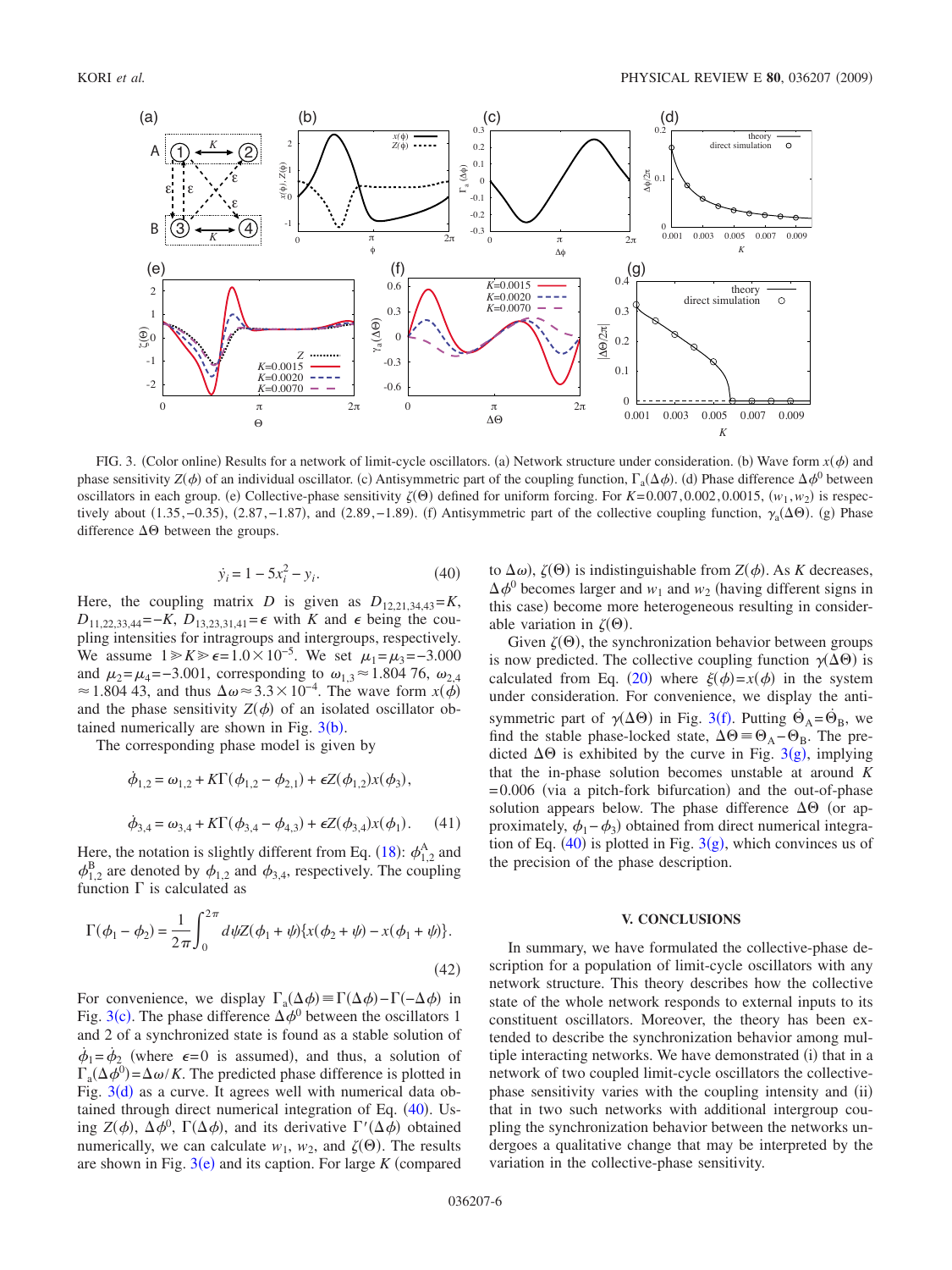A key quantity linking individual and collective dynamics is the weight vector, which is the left-zero eigenvector of the Jacobian matrix. The weight of an oscillator describes how much influence the oscillator has on the collective behavior. We have provided convenient methods, both analytical and numerical, to calculate the weight vector for a given oscillator network. For networks composed of identical oscillators, the Jacobian matrix is identical to the Laplacian matrix defined for directed, weighted networks. Thus, our study would also be of interest to those working on complex networks  $[15]$  $[15]$  $[15]$ .

We remark on the limitations of our approach. We have employed the phase model, Eq.  $(1)$  $(1)$  $(1)$ , as our starting point. To a good approximation, the phase model describes the dynamics of coupled limit-cycle oscillators when the coupling is weak. In Eq.  $(1)$  $(1)$  $(1)$ , we have considered even weaker external forcing. Based on this assumption, we were able to formulate the collective-phase description. Similarly, in the collectivephase description of multiple interacting networks, the coupling between the networks must be sufficiently weaker than the coupling inside each network. When one applies our approach to real oscillator systems, these assumptions should be taken into account.

Nevertheless, our theory is very general. It can deal with nonidentical oscillators, any system size, any connectivity, any heterogeneity in the coupling, and nonuniform forcing. Thus, a broad applicability would be expected.

#### **ACKNOWLEDGMENTS**

The authors are grateful to Istvan Z. Kiss and Naoki Masuda for fruitful discussions. H.K. acknowledges the financial support of JSPS and the Sumitomo Foundation.

# **APPENDIX: DERIVATION OF EQ. [\(1\)](#page-0-1)**

Here we derive our basic model, Eq. ([1](#page-0-1)), from limit-cycle oscillators with weak heterogeneity, weak coupling, and weak external forcing. The aim of this presentation is to derive the phase model in which the coupling term is a function of the phase differences between pairs of oscillators. To this end, we usually employ a time averaging method (presented below). However, if we naively average the dynamical equation in our case (where the external forcing as well as the coupling between oscillators is present), the resulting equation does not have the form of Eq.  $(1)$  $(1)$  $(1)$ . To derive Eq.  $(1)$ , it is more appropriate to use a *formal* averaging method  $[2,13,17]$  $[2,13,17]$  $[2,13,17]$  $[2,13,17]$  $[2,13,17]$ , which is done via a near-identity transformation of the phase variable. For the clarity of the presentation, we consider two coupled oscillators, as the smallest conceivable system suffices to explain the essence of the derivation. The extension to a large population is straightforward.

We consider two coupled limit-cycle oscillators subject to external forcing, whose dynamical equations are given by

<span id="page-6-0"></span>
$$
\dot{W}_1 = F(W_1) + \delta F_1(W_1) + \delta G_{12}(W_1, W_2) + \delta \xi_1(t),
$$

$$
\dot{W}_2 = F(W_2) + \delta F_2(W_2) + \delta G_{21}(W_2, W_1) + \delta \xi_2(t),
$$
\n(A1)

where  $W_i$  is the state variable of the *i*th oscillator  $(i=1,2)$ ,  $F(W) + \delta F_i(W)$  describes intrinsic self-sustained oscillation with homogeneous part  $F(W)$  and inhomogeneous part  $F_i(W)$ ,  $G_{ij}$  describes interaction force from the *j*th to the *i*th oscillators, and  $\xi$  is external forcing (generally *i* dependent). We have introduced a small parameter  $\delta$  to represent that the inhomogeneity of the intrinsic dynamics, the interaction force, and the external forcing are small.

The limit-cycle solution for Eq. ([A1](#page-6-0)) with  $\delta = 0$ , i.e., *W*<sup>*i*</sup>  $= F(W)$ , is denoted by  $W^0(t)$ . Its intrinsic frequency is denoted by  $\omega_0 = 2\pi/T$  where *T* is the period of the oscillation of the limit-cycle solution. The phase  $\varphi_i(\mathbf{W}_i)$  of an oscillator is defined as a scalar field of  $W_i$  such that  $\dot{\varphi}_i = \omega_0$  identically holds for  $\delta = 0$ . Then, because of the identity  $\dot{\varphi}_i$  $=(\partial \varphi_i / \partial W_i) \cdot (dW_i / dt)$ , we obtain

<span id="page-6-1"></span>
$$
\dot{\varphi}_1 = \omega_0 + \delta \frac{\partial \varphi_1}{\partial W_1} \cdot [F_1(W_1) + G_{12}(W_1, W_2) + \xi_1(t)],
$$
  

$$
\dot{\varphi}_2 = \omega_0 + \delta \frac{\partial \varphi_2}{\partial W_2} \cdot [F_2(W_2) + G_{21}(W_2, W_1) + \xi_2(t)].
$$
  
(A2)

To the lowest order in  $\delta$ ,  $(\partial \varphi_i / \partial W_i)$  in Eq. ([A2](#page-6-1)) can be evaluated on the limit-cycle solution *W*<sup>0</sup> . Thus, defining  $(\partial \varphi / \partial W^0) = Z(\varphi)$ , we get

<span id="page-6-2"></span>
$$
\dot{\varphi}_1 = \omega_0 + \delta \{ f_1(\varphi_1) + g_{12}(\varphi_1, \varphi_2) + \mathbf{Z}(\varphi_1) \cdot \xi_1(t) \},
$$
  

$$
\dot{\varphi}_2 = \omega_0 + \delta \{ f_2(\varphi_2) + g_{21}(\varphi_2, \varphi_1) + \mathbf{Z}(\varphi_2) \cdot \xi_2(t) \}, \quad (A3)
$$

where

$$
\omega_0 = \mathbf{Z}(\varphi_1) \cdot \mathbf{F}(\varphi_1) = \mathbf{Z}(\varphi_2) \cdot \mathbf{F}(\varphi_2),
$$
  

$$
f_1(\varphi_1) = \mathbf{Z}(\varphi_1) \cdot \mathbf{F}_1(\varphi_1),
$$
  

$$
f_2(\varphi_2) = \mathbf{Z}(\varphi_2) \cdot \mathbf{F}_2(\varphi_2),
$$
  

$$
g_{12}(\varphi_1, \varphi_2) = \mathbf{Z}(\varphi_1) \cdot \mathbf{G}_{12}(\varphi_1, \varphi_2),
$$

 $g_{21}(\varphi_2, \varphi_1) = \mathbf{Z}(\varphi_2) \cdot \mathbf{G}_{21}(\varphi_2, \varphi_1).$ 

<span id="page-6-3"></span>To reduce Eq.  $(A3)$  $(A3)$  $(A3)$  to an even more tractable form, we employ a near-identity transformation  $[2,17]$  $[2,17]$  $[2,17]$  $[2,17]$ : we introduce the new phase variables  $\phi_1$  and  $\phi_2$  as

1 **a** 11,25

$$
\varphi_1 = \phi_1 + \delta a_1(\phi_1, \phi_2),
$$
  

$$
\varphi_2 = \phi_2 + \delta a_2(\phi_2, \phi_1),
$$
 (A4)

where  $a_i$  is a  $2\pi$ -periodic function and satisfies  $a_i(0, \phi) = 0$ for any  $\phi$ . Then, as shown below, by choosing appropriate  $a_i$ , Eq.  $(A3)$  $(A3)$  $(A3)$  results in the following equation to the lowest order in  $\delta$ :

<span id="page-6-4"></span>
$$
\dot{\phi}_1 = \omega_0 + \delta \{\omega_1 + \Gamma_{12}(\phi_1 - \phi_2) + Z(\phi_1) \cdot \xi_1(t)\},
$$
  

$$
\dot{\phi}_2 = \omega_0 + \delta \{\omega_2 + \Gamma_{21}(\phi_2 - \phi_1) + Z(\phi_2) \cdot \xi_2(t)\}, \quad (A5)
$$

where  $\omega_i$  and  $\Gamma_{ij}$  are obtained as the averaged quantities,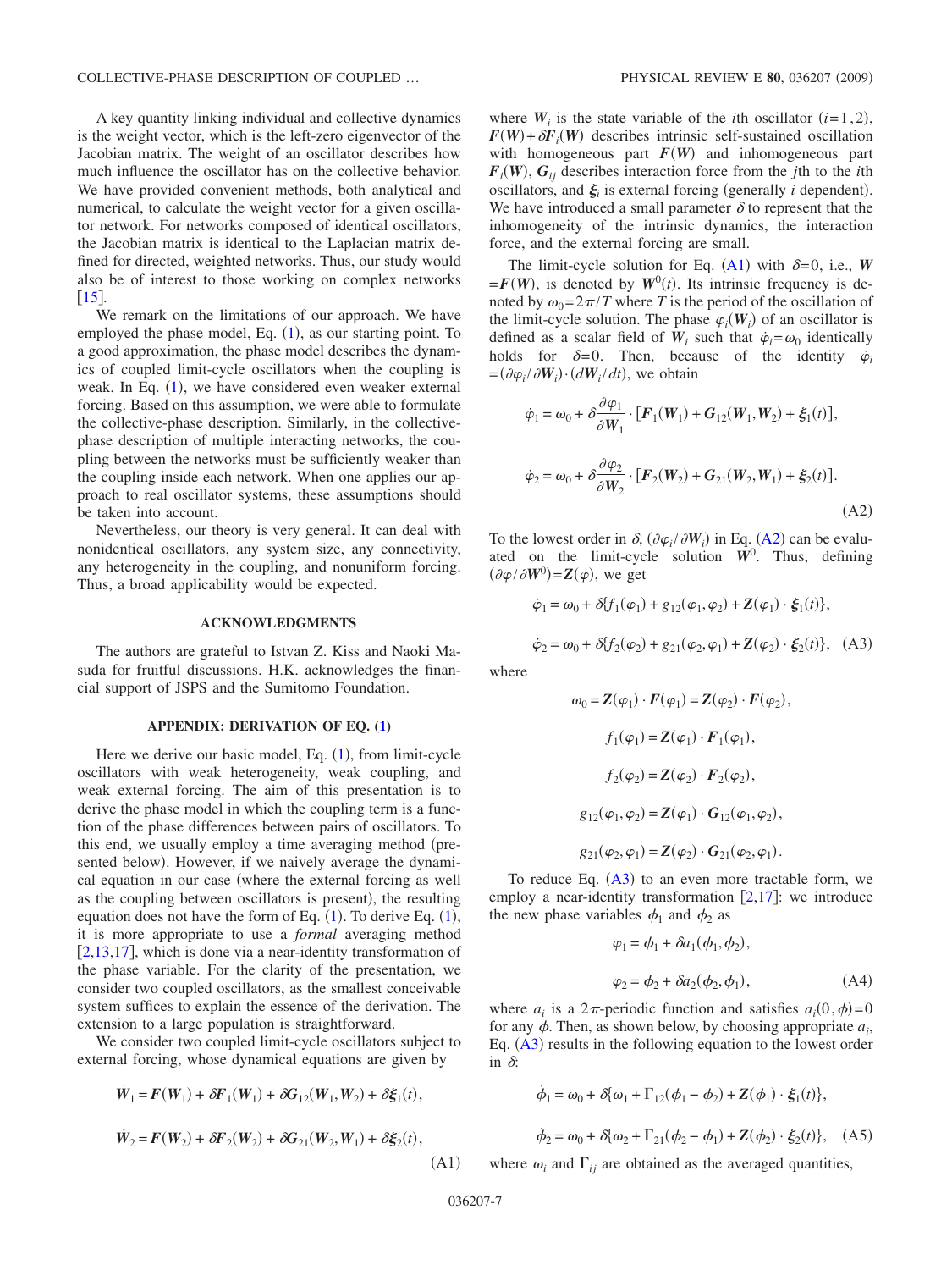$$
\omega_i = \frac{1}{2\pi} \int_0^{2\pi} f_i(\lambda) d\lambda, \qquad (A6)
$$

<span id="page-7-13"></span><span id="page-7-12"></span>
$$
\Gamma_{ij}(\psi_i - \psi_j) = \frac{1}{2\pi} \int_0^{2\pi} g_{ij}(\lambda, \lambda - \psi_i + \psi_j) d\lambda.
$$
 (A7)

To find  $a_i$ , we take a time derivative of Eq.  $(A4)$  $(A4)$  $(A4)$ ,

$$
\begin{pmatrix} \dot{\varphi}_1 \\ \dot{\varphi}_2 \end{pmatrix} = (I + \delta B) \begin{pmatrix} \dot{\phi}_1 \\ \dot{\phi}_2 \end{pmatrix},
$$
 (A8)

where *I* is the identity matrix and the elements of matrix *B* are given by  $B_{ij} = \frac{\partial a_i}{\partial \phi_j}$ . We then obtain

<span id="page-7-10"></span>
$$
\begin{pmatrix} \dot{\phi}_1 \\ \dot{\phi}_2 \end{pmatrix} = (I + \delta B)^{-1} \begin{pmatrix} \dot{\phi}_1 \\ \dot{\phi}_2 \end{pmatrix} = (I - \delta B) \begin{pmatrix} \dot{\phi}_1 \\ \dot{\phi}_2 \end{pmatrix} + O(\delta^2) = \begin{pmatrix} \omega_0 \\ \omega_0 \end{pmatrix} + \delta \begin{pmatrix} f_1(\phi_1) + g_{12}(\phi_1, \phi_2) + Z(\phi_1) \cdot \xi_1(t) - \omega_0(B_{11} + B_{12}) \\ f_2(\phi_2) + g_{21}(\phi_2, \phi_1) + Z(\phi_2) \cdot \xi_2(t) - \omega_0(B_{21} + B_{22}) \end{pmatrix} + O(\delta^2),
$$
\n(A9)

where we have redefined  $f_i$ ,  $g_{ij}$ , and  $Z_i$  as the functions of  $\phi_1$ and  $\phi_2$  instead of  $\varphi_1$  and  $\varphi_2$ , as the error involved with this replacement is of  $O(\delta^2)$ . Comparing Eqs. ([A5](#page-6-4)) and ([A9](#page-7-10)), and using the transformations  $B_{11} + B_{12} = \partial_{\theta} a_1(\theta + \psi_1, \theta + \psi_2)$  and  $B_{21} + B_{22} = \partial_{\theta} a_2 (\theta + \psi_2, \theta + \psi_1)$  with  $\theta = \omega_0 t$ , we obtain

<span id="page-7-11"></span>
$$
\partial_{\theta} a_1(\theta + \psi_1, \theta + \psi_2) = \omega_0^{-1} [f_1(\theta + \psi_1) + g_{12}(\theta + \psi_1, \theta + \psi_2) - \omega_1 - \Gamma_{12}(\psi_1 - \psi_2)],
$$

$$
\partial_{\theta} a_2(\theta + \psi_2, \theta + \psi_1) = \omega_0^{-1} [f_2(\theta + \psi_2) + g_{21}(\theta + \psi_2, \theta + \psi_1) - \omega_2 - \Gamma_{21}(\psi_2 - \psi_1)]. \tag{A10}
$$

Because  $a_i$  is a  $2\pi$ -periodic function, the integration of Eq.  $(A10)$  $(A10)$  $(A10)$  over one period results in Eqs.  $(A6)$  $(A6)$  $(A6)$  and  $(A7)$  $(A7)$  $(A7)$ . The function *ai* is then obtained as

$$
a_1(\theta + \psi_1, \theta + \psi_2) = \omega_0^{-1} \int_0^{\theta + \psi_1} [f_1(\lambda) + g_{12}(\lambda, \lambda - \psi_1 + \psi_2)
$$

$$
- \omega_1 - \Gamma_{12}(\psi_1 - \psi_2)]d\lambda,
$$

$$
a_2(\theta + \psi_2, \theta + \psi_1) = \omega_0^{-1} \int_0^{\theta + \psi_2} [f_2(\lambda) + g_{21}(\lambda, \lambda - \psi_2 + \psi_1) - \omega_2 - \Gamma_{21}(\psi_2 - \psi_1)] d\lambda.
$$
 (A11)

Thus, Eq. ([A5](#page-6-4)) is indeed a lowest order approximation to Eq.  $(A1).$  $(A1).$  $(A1).$ 

There are a few differences between Eqs.  $(1)$  $(1)$  $(1)$  and  $(A5)$  $(A5)$  $(A5)$ . To get exactly the same form as Eq.  $(1)$  $(1)$  $(1)$ , we need the following manipulation. Without loss of generality, we may put  $\omega_0 = 0$ and  $\delta = 1$  and add  $\epsilon$  to the forcing term  $\xi_i$ . Moreover, by assuming that the direction of the forcing  $\xi$  is time independent, i.e.,  $\boldsymbol{\sigma}(t) \equiv \xi_i(t) / ||\xi_i(t)||$  is a time-independent unit vector, we may rewrite  $Z(\phi_i) \cdot \xi_i(t) = Z(\phi_i) \xi_i(t)$  where  $Z(\phi)$  $\mathbf{Z}(\phi) \cdot \boldsymbol{\sigma}$  and  $\xi_i(t) \equiv \|\xi_i(t)\|$ . Here,  $Z(\phi)$  is interpreted as the phase sensitivity function defined for the direction of the forcing. In many systems, the forcing vector  $\xi_i(t)$  has only one nonvanishing component, so that this assumption is often reasonable.

- <span id="page-7-0"></span>[1] A. T. Winfree, *The Geometry of Biological Time* (Springer, New York, 1980).
- <span id="page-7-8"></span>2 Y. Kuramoto, *Chemical Oscillations, Waves, and Turbulence* (Springer, New York, 1984).
- 3 P. A. Tass, *Phase Resetting in Medicine and Biology: Stochas*tic Modeling and Data Analysis (Springer, Berlin, 1999).
- 4 A. Pikovsky, M. Rosenblum, and J. Kurths, *Synchronization: A Universal Concept of Nonlinear Sciences* Cambridge University Press, Cambridge, 2001).
- <span id="page-7-1"></span>[5] S. M. Reppert and D. R. Weaver, Nature (London) 418, 935  $(2002).$
- <span id="page-7-2"></span>6 I. Z. Kiss, Y. M. Zhai, and J. L. Hudson, Science **296**, 1676 (2002); I. Z. Kiss, C. G. Rusin, H. Kori, and J. L. Hudson, *ibid*. 316, 1886 (2007); H. Kori, C. G. Rusin, I. Z. Kiss, and J. L. Hudson, Chaos 18, 026111 (2008).
- <span id="page-7-3"></span>7 H. Ukai, T. Kobayashi, M. Nagano, K. Masumoto, M. Sujino,

T. Kondo, K. Yagita, Y. Shigeyoshi, and H. Ueda, Nat. Cell Biol. 9, 1327 (2007).

- <span id="page-7-4"></span>[8] C. H. Johnson, Chronobiol. Int. **16**, 711 (1999).
- <span id="page-7-5"></span>9 K. Okuda and Y. Kuramoto, Prog. Theor. Phys. **86**, 1159 (1991); E. Montbrio, J. Kurths, and B. Blasius, Phys. Rev. E 70, 056125 (2004); I. Z. Kiss, M. Quigg, S.-H. C. Chun, H. Kori, and J. L. Hudson, Biophys. J. 94, 1121 (2008); J. H. Sheeba, A. Stefanovska, and P. V. E. McClintock, *ibid.* **95**, 2722 (2008); E. Ott and T. M. Antonsen, Chaos 18, 037113 (2008); E. Barreto, B. Hunt, E. Ott, and P. So, Phys. Rev. E 77, 036107 (2008).
- <span id="page-7-6"></span>[10] Y. Kawamura, H. Nakao, K. Arai, H. Kori, and Y. Kuramoto, Phys. Rev. Lett. 101, 024101 (2008).
- <span id="page-7-7"></span>11 T.-W. Ko and G. B. Ermentrout, Phys. Rev. E **79**, 016211  $(2009).$
- <span id="page-7-9"></span>12 E. Brown, J. Moehlis, and P. Holmes, Neural Comput. **16**, 673